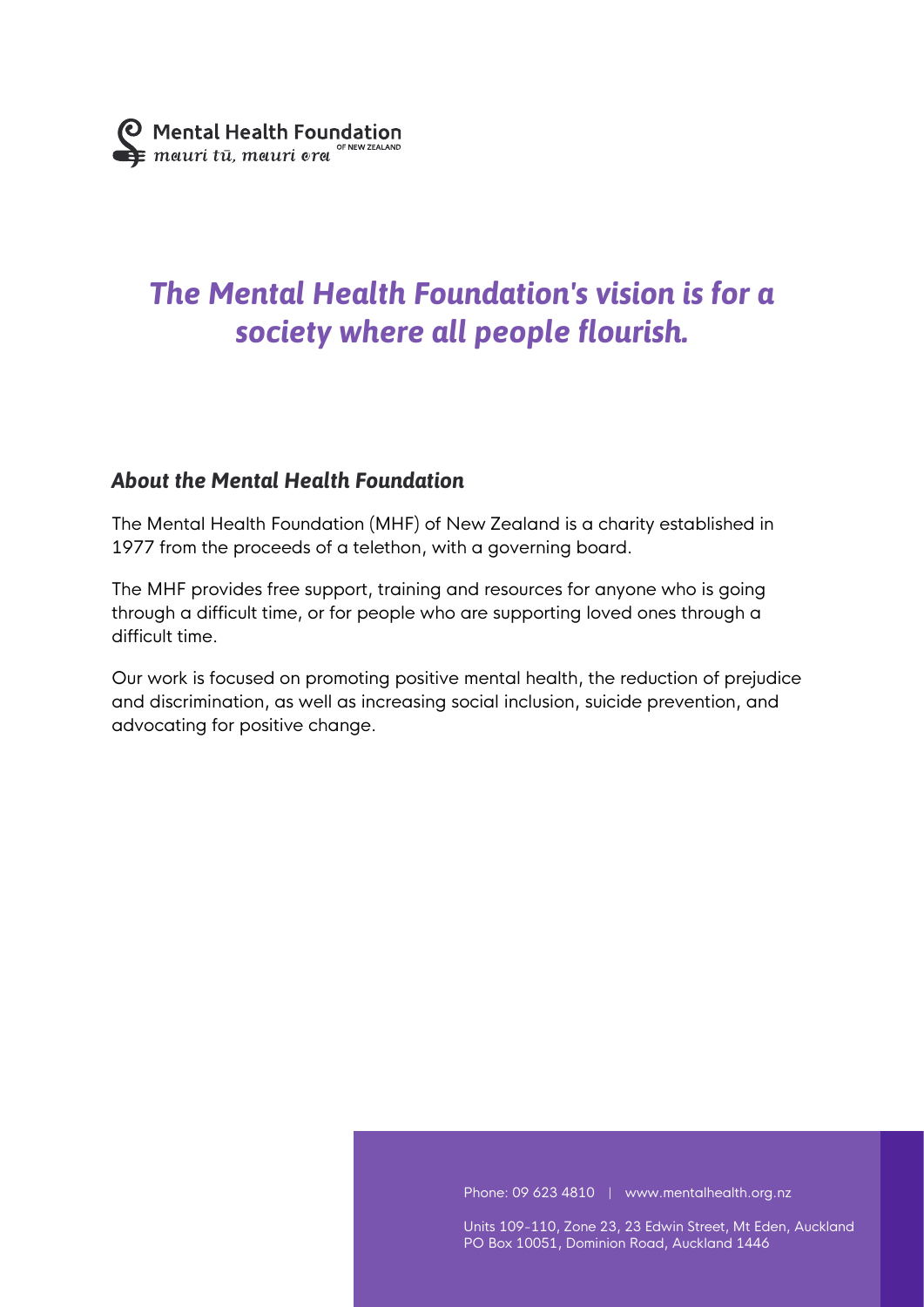**O** Mental Health Foundation  $\sum_{\text{SFR}}$  meturi tū, meturi era <sup>of NEW ZEALAND</sup>

## *Key Facts*

- One in five New Zealanders experience mental illness and/or addiction each year. i
- At least half of us will experience mental distress in our lifetime.<sup>ii</sup>
- New Zealanders with a serious mental health condition and/or addiction have a lower life expectancy, dying up to 25 years earlier.'"
- Māori make up approximately 16 percent of New Zealand's population, yet they account for 27 percent of all mental health service users. $^{\mathrm{i}\mathrm{v}}$
- New Zealand's youth suicide rate teenagers between 15 and 19 is the highest of 41 OECD and EU countries, according to a UNICEF report. v
- Rangatahi Māori are more than twice as likely to die by suicide than non-Māori youth.vi
- People living with mental illness are no more likely than anyone else to commit a violent crime and are in fact 2.5 times more likely to be victims of violence.<sup>vii</sup>
- In the year to 30 June 2019, 685 people died by suicide, equating to 13.93 per 100,000.viii
	- o The Māori suicide rate increased from 23.72 to 28.23 and the Pacific Island rate from 7.77 to 11.49, deaths per 100,000.
	- o There was an increase in the number of young people dying by suicide, particularly in the 15-19 age range increasing from 16.88 to 23.14 and the 20-24 age range from 21.21 to 26.87, per 100,000.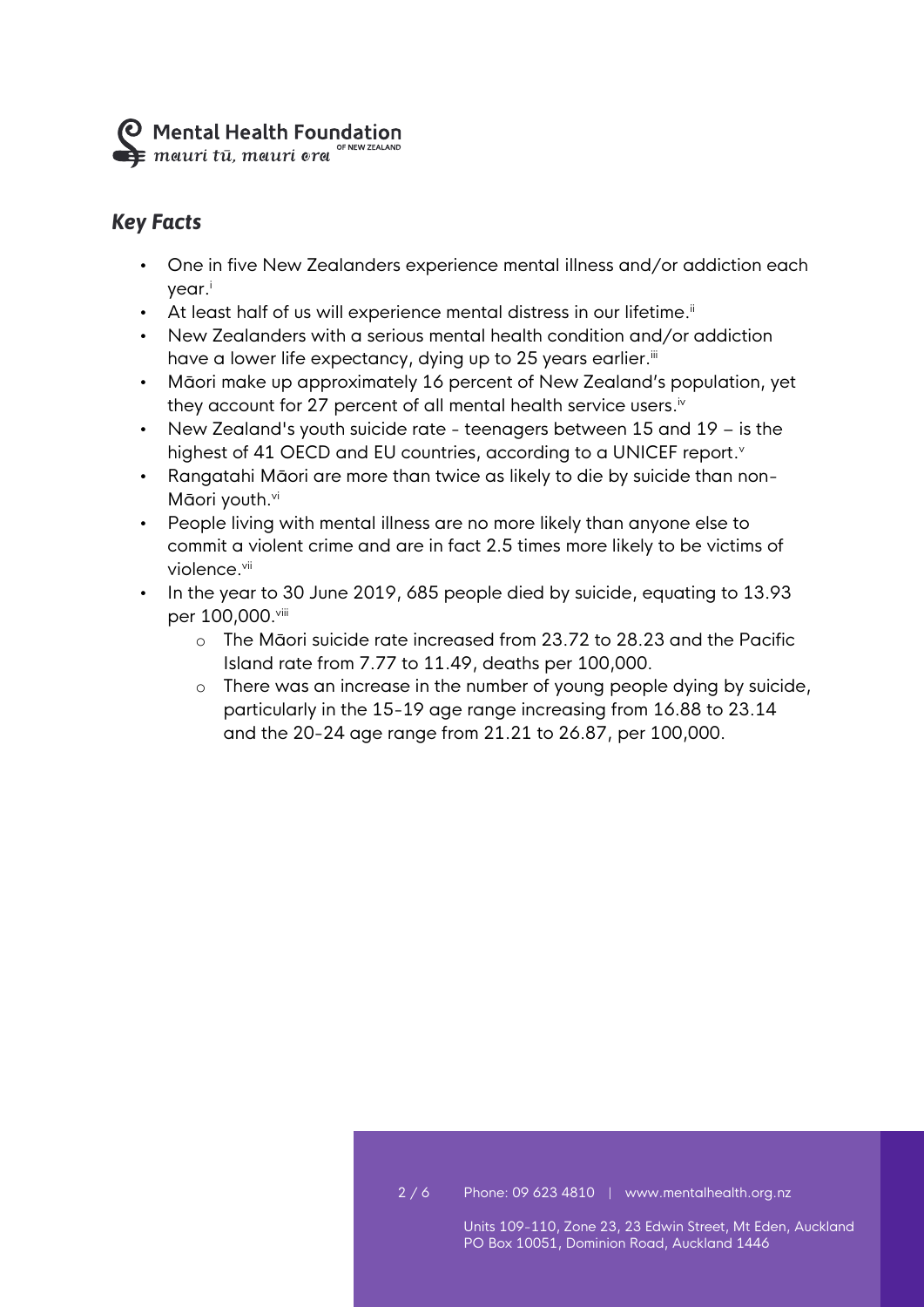Mental Health Foundation

### *How your donations help*

Your donations help support communities care for each other by contributing to all the work the MHF does.

While the Foundation receives some government funding for specific areas of work, we are only able to reach more communities thanks to the generosity of our donors.

#### **Suicide prevention and bereavement**

- Over 160,000 free [suicide prevention](https://www.mentalhealth.org.nz/home/our-work/category/51/suicide-prevention) resources are distributed to communities across Aotearoa each year.
- Between July 2018 June 2019 almost 400 people were in contact with our [suicide bereavement services](https://www.mentalhealth.org.nz/get-help/suicide-bereavement-3?stage=Stage) and over 4,500 people downloaded our Crisis [Services booklet](https://www.mentalhealth.org.nz/assets/Updated-pdfs-2019/Helplines-Brochure-2019.pdf) to enable them to support themselves or some they love.

#### **Resource and information services**

- More than 444,000 [free resources](https://shop.mentalhealth.org.nz/) about mental health and illness are delivered direct to communities across New Zealand and over 100,000 of these free resources have been downloaded every year.
- In the year to June 2019 our national enquiry service has received 2,832 enquiries.

#### **Positive mental health promotion**

- The [Five Ways to Wellbeing](https://www.mentalhealth.org.nz/home/ways-to-wellbeing/) are proven to help people stay well and we supply over 175,000 free resources (bookmarks, postcards and posters) to schools, kura, workplaces and communities across Aotearoa to enable them promote wellbeing for all every year.
- [Pink Shirt Day](https://www.pinkshirtday.org.nz/) (PSD) is a global day that celebrates diversity and creates environments where all people can feel safe, valued and respected. The MHF leads Pink Shirt Day in New Zealand and has seen an increase in activity throughout schools, kura and workplaces each year, in 2019 over 5,500 registered for PSD.
- Our [Workplace Wellbeing](https://www.mentalhealth.org.nz/home/our-work/category/27/workplace-wellbeing) work is to help businesses and organisations obtain optimal mental health for their people through workshops and resources.
- [Mental Health Awareness Week](https://mhaw.nz/) (MHAW) is an annual campaign that has been running since 1993 which works to help Kiwis understand what boosts their wellbeing and improves mental health.

3 / 6 Phone: 09 623 4810 | www.mentalhealth.org.nz

Units 109-110, Zone 23, 23 Edwin Street, Mt Eden, Auckland PO Box 10051, Dominion Road, Auckland 1446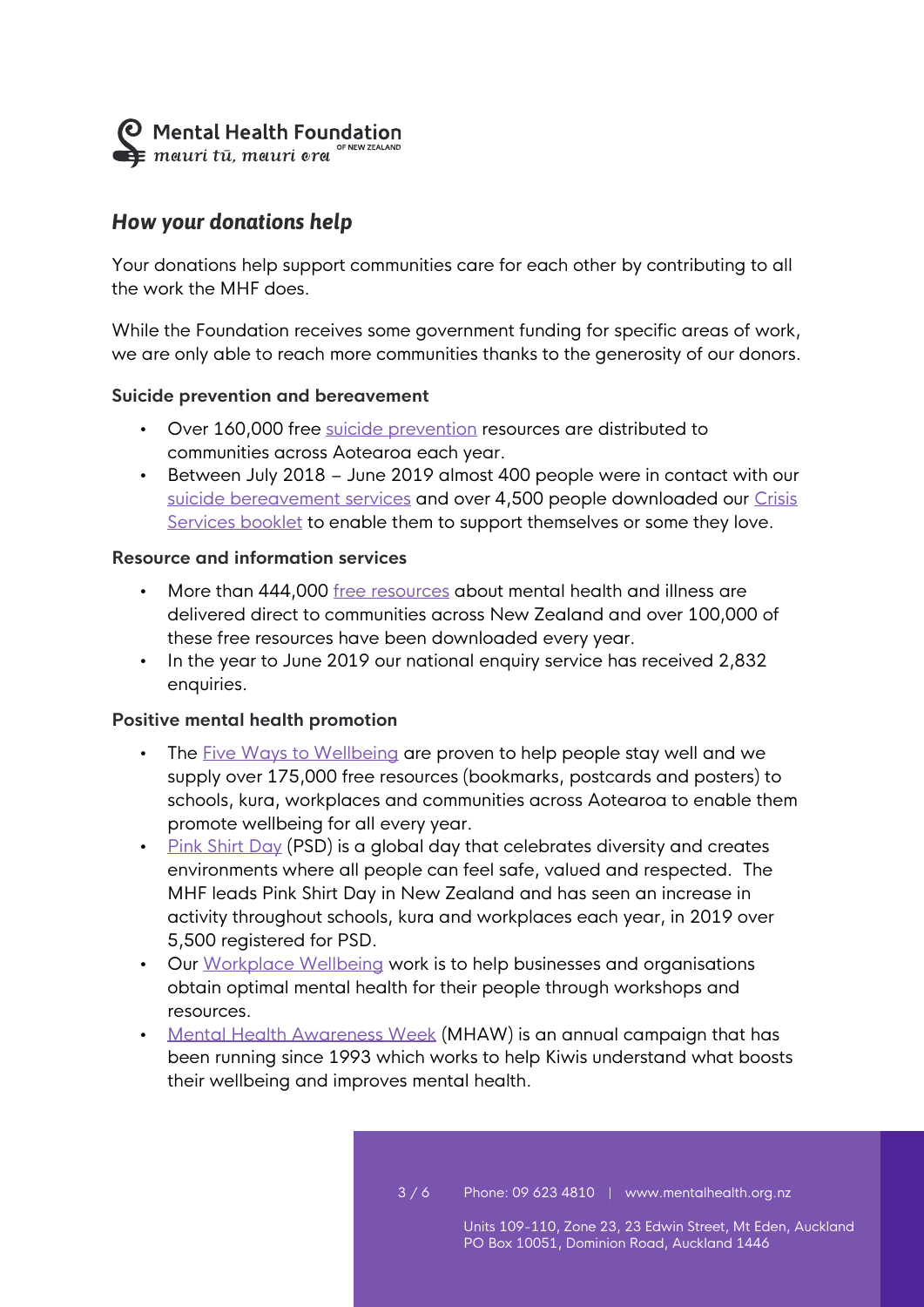Mental Health Foundation

#### **Policy and advocacy**

The Mental Health Foundation works to influence public policy that will have a significant long-term effect on the mental health of New Zealanders.

We do this by making submissions to government so that policies and laws are developed to ensure people with lived experience are not discrimminated against and ensure outcomes for Māori populations are a priority.

Recent submissions include:

- Suicide Prevention Strategy "Every Life Matters"
- Arms Legislation Bill
- Review of the Mental Health Act
- Establishment of the Mental Health and Wellbeing Commission
- Cannabis referendum
- Commercial video on-demand (CVOD) classification

#### **The MHF website**

We recognise that the MHF website is often a 'first port-of-call' for many people who are either in distress or looking for help for someone else.

In the year up to June 2019 our website had over 1 million sessions and 3,000 users most days.

The most accessed pages include (unique views):

- [After a suicide attempt](https://www.mentalhealth.org.nz/get-help/a-z/resource/51/suicide-after-a-suicide-attempt) (103,524)
- [Helplines](https://www.mentalhealth.org.nz/get-help/in-crisis/helplines/) (76,624)
- [Wellbeing](https://www.mentalhealth.org.nz/home/ways-to-wellbeing/) (44,906)
- [Coping with suicidal thoughts](https://www.mentalhealth.org.nz/get-help/a-z/resource/50/suicide-coping-with-suicidal-thoughts) (53,899)

#### **Māori Development**

Māori are disproportionately likely to experience mental health challenges and have higher suicide rates than non-Māori.

With this in mind we are prioritising providing resources and support which reflect Māori concepts of mental health language and world views, and available in Te reo Māori.

#### **Following the maxim - If we get it right for Māori, we'll get it right for everyone.**

4 / 6 Phone: 09 623 4810 | www.mentalhealth.org.nz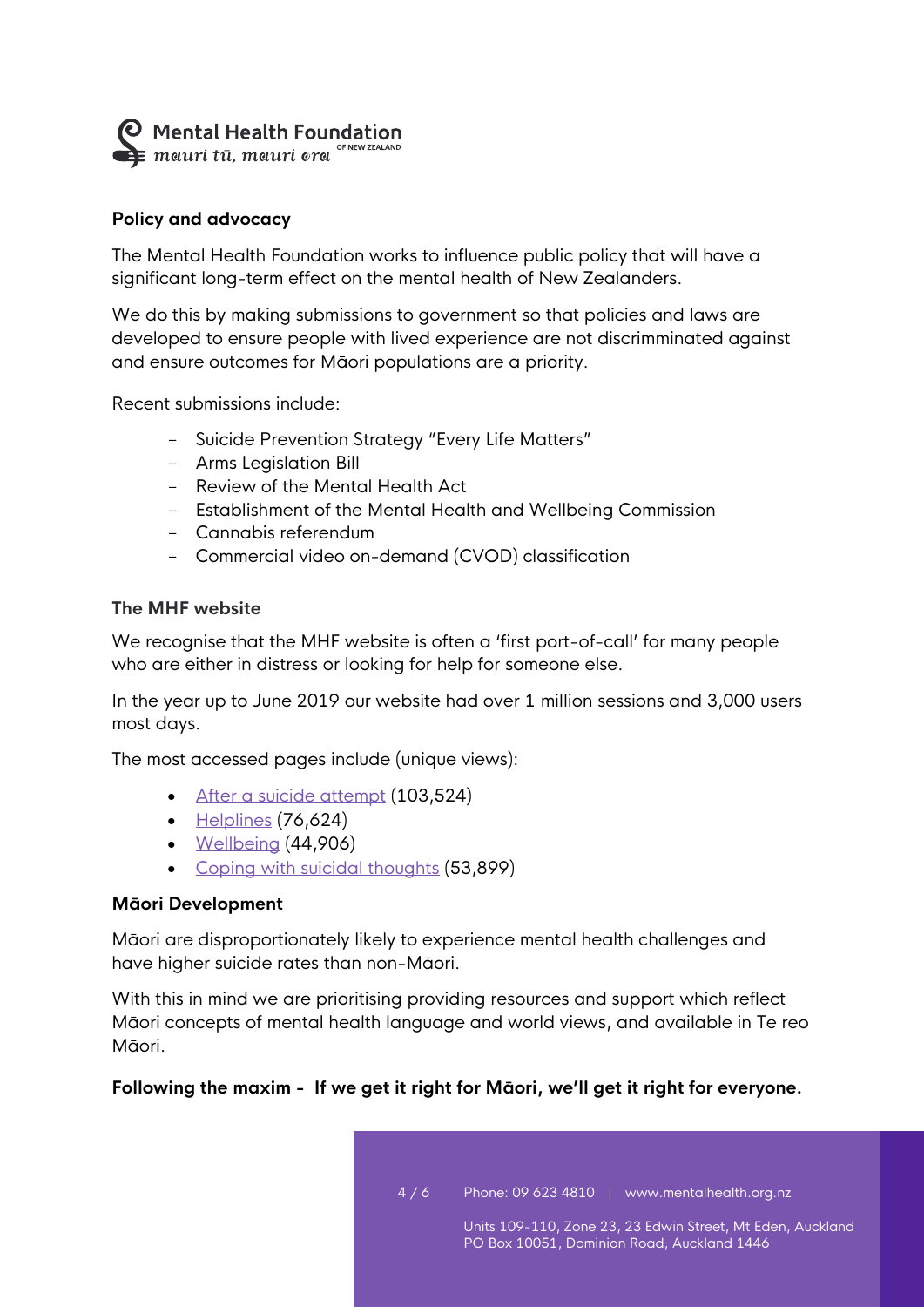

## *Text options*

1. Thanks to your generosity the Mental Health Foundation (MHF) can tautoko/support more Kiwis to enjoy good mental health and wellbeing. By supporting the MHF mahi you can be part of creating an Aotearoa where people, their whānau, employers and communities have the know-how to talk about mental health openly and where everyone is supported through tough times with the kindness they deserve.

2. The money you fundraise will provide people with free information, resources and campaigns covering the A-Z of mental health and wellbeing topics. It will also help advocate for helpful and hopeful policies and services for people living with mental illness.

3. The Mental Health Foundation (MHF) of New Zealand is focused on promoting positive mental health, the reduction of prejudice and discrimination, as well as suicide prevention, increasing social inclusion for those with lived experience of mental distress, and advocating for positive change.

4. By donating whatever you can, you'll be helping to support the Mental Health Foundation information service; suicide prevention resources and bereavement support; mental health awareness campaigns and advocacy to influence the longterm effect on the mental health of all New Zealanders.

5. Your donation will help the Mental Health Foundation provide people with the tools they need to improve and sustain their mental health, as well as support their loved ones going through tough times.

6. The Mental Health Foundation of New Zealand works towards promoting positive mental health; reducing prejudice and discrimination associated with mental distress; and providing free support, training and resources so that no one has to face a tough time alone.

PO Box 10051, Dominion Road, Auckland 1446

Units 109-110, Zone 23, 23 Edwin Street, Mt Eden, Auckland